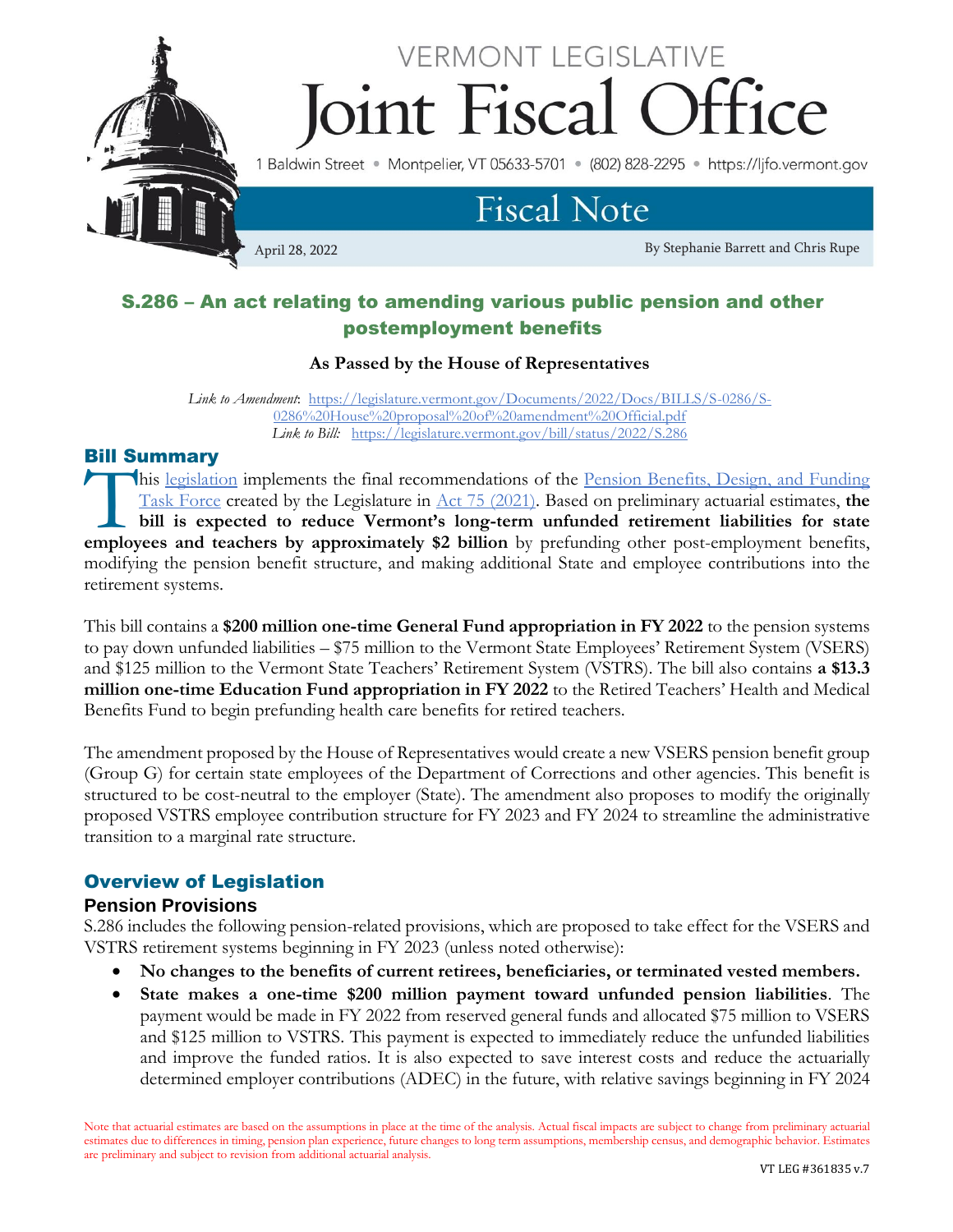at approximately \$19.5 million in total across both systems.

- **Higher employee contribution rates for active members of both systems**, phased in over a 3- to 5- year period. By full phase-in, the higher contribution rates are expected to yield approximately \$14 million (VSERS in FY 2027) and \$10.3 million (VSTRS in FY 2025) of revenue, which would reduce the respective employer normal costs (which are paid through the ADEC) by a commensurate amount.
- **Modifications to the Cost-of-Living-Adjustment (COLA) formula for all employee groups, plus changes to other terms of the pension benefit for VSERS Groups C and D**. The proposed changes are expected to yield approximately \$58 million of unfunded liability reduction and \$8.7 million of relative ADEC savings for VSERS, and \$35 million of unfunded liability reduction and \$4.8 million of relative ADEC savings for VSTRS.
- **Creation of a new VSERS pension group for certain Department of Corrections employees and other state employees who staff facilities for offenders, justice-involved youth, or patients in the care of the State.** Per the Task Force recommendations, the Group G proposal is designed to be cost-neutral to the employer, with the cost to fund the enhanced benefit paid by active members of the group.
- **State commits to ongoing additional payments toward the unfunded liability**. Beginning in FY 2024, an additional payment above the actuarially recommended amount would be included in the annual appropriation requests for the pension systems. The additional payment would increase to a maximum of \$15 million per system by FY 2026 and remain in place until the respective systems reach 90 percent funded. This provision effectively reinvests a portion of the expected future cost savings from the \$200 million one-time payment and pension modifications into further paying down the accrued unfunded pension liabilities.

#### **Other Post-Employment Benefits (OPEB)**

Sections 15, 24, and 25 contain language to prefund health care benefits (OPEB) for retired State employees and teachers. Currently, benefits for today's retirees are funded on a pay-as-you-go basis with minimal prefunding. By prefunding, the State will realize a reduction of its unfunded liabilities by approximately \$891.3 million for VSERS and \$836.8 million for VSTRS due to the ability to discount liabilities using the 7.0% rate of return adopted by the Vermont Pension Investment Commission (VPIC) for the pension investments rather than the lower 2.2% rate that must be used in the absence of prefunding per government accounting rules. Prefunding will result in long-term savings from the ability to take advantage of compound investment gains over time to fund future benefits, but it will require higher expenses in the near term. In FY 2023, \$15.1 million is needed from the Education Fund to begin funding the OPEB normal cost, and approximately \$15 million of General Fund is needed across both systems to transition to prefunding. Other provisions of the bill, however, such as the proposed increases to employee contribution rates, COLA modifications, and the impact of one-time State contributions, are expected to result in future recurring savings in pension costs that will offset a substantial portion of the added fiscal impact from prefunding OPEB. Additionally, Section 26 proposes to repeal the July 1, 2023 sunset for the annual charge for teacher health care paid by Local Education Agencies per [16 V.S.A. §](https://legislature.vermont.gov/statutes/section/16/055/01944d) 1944d. This language continues the practice of LEAs making annual contributions toward OPEB costs for teachers hired after July 1, 2015.

#### **Year-End Surplus Construct**

**Beginning with the close of FY 2023,** Section 29 amends the existing statutory construct in 32 V.S.A.  $\frac{\S 308c(a)(3)}{3}$  $\frac{\S 308c(a)(3)}{3}$  $\frac{\S 308c(a)(3)}{3}$  that dedicates 50 percent of unreserved and undesignated year-end General Fund surpluses to the Vermont State Employees' Postemployment Benefits Trust Fund (VSERS OPEB). The bill would instead direct any such surpluses equally to the VSERS and VSTRS pension systems, with the VSTRS share dedicated to a newly created account to support future changes to retirement benefits when the VSTRS system is in a stronger financial position. It is not possible to accurately estimate the fiscal impact of this provision since the amount of unreserved and undesignated surpluses are subject to other spending decisions and actual end-of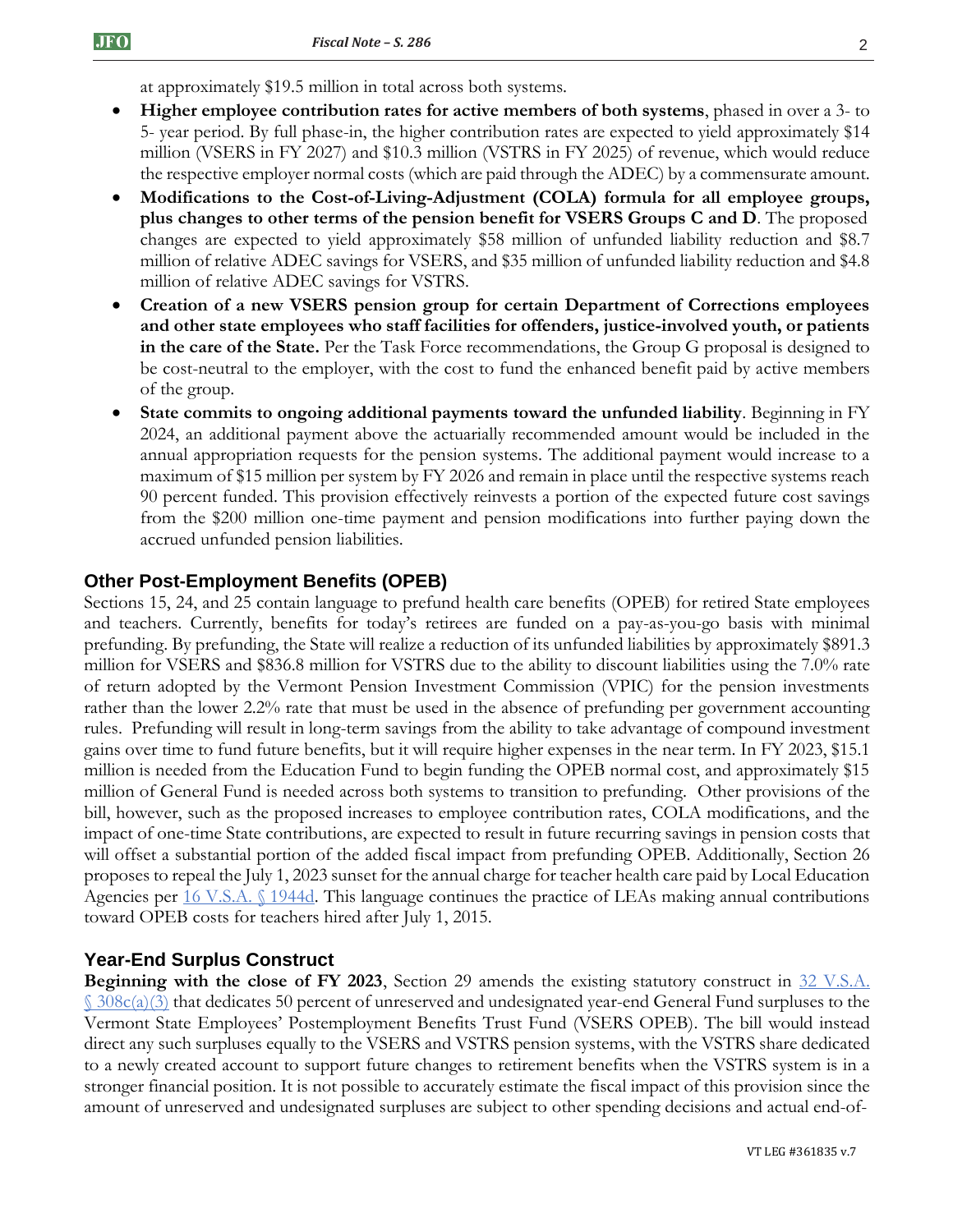year revenue collections which vary from year to year.

## **Other Provisions**

Sections 16, 17, 18, and 27 propose clarifying amendments to several provisions enacted in Act 75 (2021) pertaining to the required frequency of experience studies and asset and liability studies for the three statewide pension systems. Act 75 stipulated that the Vermont Pension Investment Commission (VPIC) shall perform asset and liability studies on a three-year basis beginning on July 1, 2022. Act 75 further stipulated that the three Retirement Boards perform experience studies at least once every three years after the effective date of the Act–the prior requirement was at least once every five years. The language in these sections clarifies, where appropriate, that the three-year cycle is defined as three *fiscal years* of actuarial data, not the three-year anniversary of the completion date of the most recent studies. The language also provides the VPIC and Retirement Boards with the option to delay the upcoming studies by a year in order to include FY 2023 data in the studies. The most recent experience studies were based on the FY 2019 valuations. Without this change, the next experience studies would cover data for the three fiscal years from FY 2020 through FY 2022 and omit many impacts from the proposed changes contained in this bill that take effect in FY 2023. The Vermont Municipal Employees' Retirement System (VMERS) is outside the scope of the remainder of the bill, but this specific change is also proposed to apply to that system for the administrative convenience of having all three pension systems complete experience studies and review actuarial assumptions on the same schedule.

## Modifications to the State Employees' Retirement System (VSERS) **Proposed Pension Benefit Changes**

S.286 proposes numerous modifications to the pension benefit structure for VSERS active members *(see Table 1).* No proposed changes would impact current retirees, beneficiaries, or terminated vested members. Certain proposed changes would not apply to active members who are at or approaching eligibility for normal or unreduced retirement as of the effective date of the changes (July 1, 2022).

Preliminary actuarial analysis commissioned for the Pension Task Force expects these proposed changes will reduce the State's actuarially determined employer contribution (ADEC) by approximately \$8.7 million and the VSERS unfunded liability by approximately \$58 million. These impacts come primarily from the proposed changes to the COLA benefit, which are expected to lead to a change in the long-term actuarial assumptions used to calculate the normal cost and accrued liabilities. Reductions in the ADEC accrue to the funds of State government in proportion to those funds' shares of the active payroll – approximately 40% typically falls to the General Fund, with the rest charged to federal and special funds.

| Table 1: VSERS Current and Proposed Pension Provisions to Existing Groups |                                                                                                                  |                                                                                                                                                                                  |                                                                                                                                                                                                                                                                                                                                                                                                                                                                                                  |                  |  |
|---------------------------------------------------------------------------|------------------------------------------------------------------------------------------------------------------|----------------------------------------------------------------------------------------------------------------------------------------------------------------------------------|--------------------------------------------------------------------------------------------------------------------------------------------------------------------------------------------------------------------------------------------------------------------------------------------------------------------------------------------------------------------------------------------------------------------------------------------------------------------------------------------------|------------------|--|
|                                                                           | <b>Current</b>                                                                                                   | <b>Proposed</b><br><b>Comments</b>                                                                                                                                               |                                                                                                                                                                                                                                                                                                                                                                                                                                                                                                  | <b>Bill Sec.</b> |  |
| Group C - Law Enforcement/Public Safety (439 active members - FY 2021)    |                                                                                                                  |                                                                                                                                                                                  |                                                                                                                                                                                                                                                                                                                                                                                                                                                                                                  |                  |  |
| Unreduced<br>early retirement                                             | Age 50 with at least 20<br>years of service<br>(whichever is later)                                              | No change                                                                                                                                                                        | Most Group C members retire under unreduced early<br>retirement at age 50 with at least 20 years of service.<br>No change is proposed.                                                                                                                                                                                                                                                                                                                                                           |                  |  |
| Mandatory<br>normal<br>retirement                                         | Age 55 with at least 5<br>years of service, or<br>completion of 30 years<br>of service (whichever is<br>earlier) | Age 57 with at least 5<br>years of service, or<br>completion of 30 years of<br>service (whichever is<br>earlier)                                                                 | The mandatory normal retirement age is proposed to<br>increase from age 55 to 57. This recommendation will<br>not change the current age 55 normal retirement<br>eligibility or require any members to work until age 57<br>if they are otherwise eligible to retire sooner.                                                                                                                                                                                                                     | Sec. 5           |  |
| <b>Max Benefit</b><br>Payable                                             | 50% of Average Final<br>Compensation                                                                             | 50% of Average Final<br>Compensation, plus 1.5%<br>for each year of continuous<br>service worked after 7/1/22<br>after reaching the later of<br>Age 50 or 20 years of<br>service | Proposed to incentivize members to voluntarily work<br>beyond the age at which they are eligible to retire with<br>an unreduced benefit (age 50 with at least 20 years of<br>service). As of FY 2021, only 12 of the 439 active<br>Group C members (2.7%) remained in service beyond<br>the age at which they are eligible for unreduced early<br>retirement. Encouraging additional members to retire<br>at later ages than they otherwise would is expected to<br>result in actuarial savings. | Secs. 5-6        |  |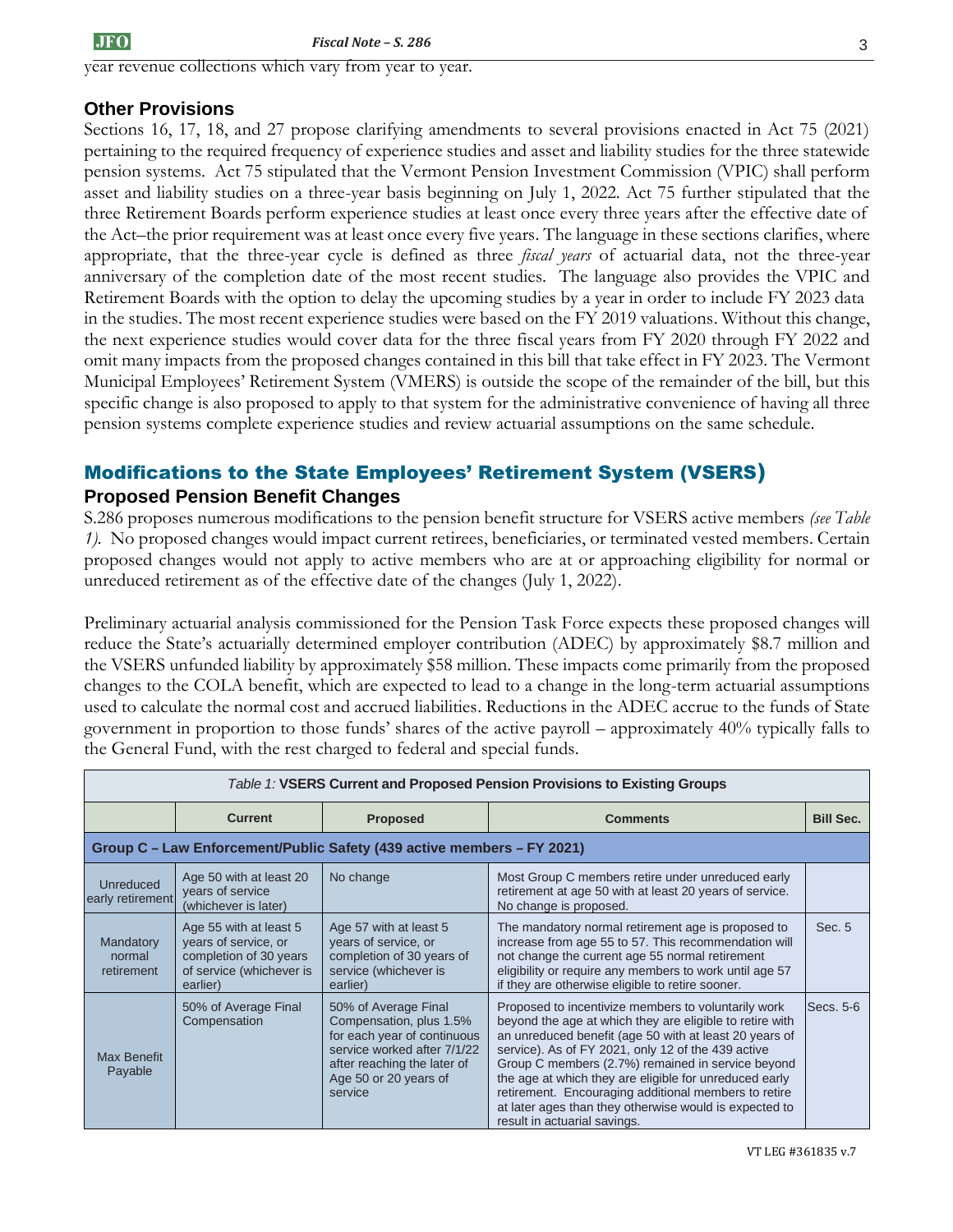| Group C - Law Enforcement/Public Safety (439 active members - FY 2021) - Continued |                                                                                                       |                                                                                                                                                                         |                                                                                                                                                                                                                                                                                                                                                       |         |  |  |
|------------------------------------------------------------------------------------|-------------------------------------------------------------------------------------------------------|-------------------------------------------------------------------------------------------------------------------------------------------------------------------------|-------------------------------------------------------------------------------------------------------------------------------------------------------------------------------------------------------------------------------------------------------------------------------------------------------------------------------------------------------|---------|--|--|
| <b>COLA</b>                                                                        | Member must receive a<br>retirement benefit for at<br>least 12 months before<br>receiving a COLA.     | Member must receive a<br>retirement benefit for at<br>least 24 months before<br>receiving a COLA.                                                                       | Proposed change would only apply to active members<br>who become eligible for normal or unreduced early<br>retirement on or after 7/1/22.                                                                                                                                                                                                             | Sec. 10 |  |  |
| <b>COLA</b>                                                                        | Net percentage change<br>in the CPI used to<br>calculate the COLA has<br>a 1% minimum, 5%<br>maximum. | Net percentage change in<br>the CPI used to calculate<br>the COLA has a 4%<br>maximum.                                                                                  | Proposed change would only apply to active members<br>who become eligible for normal or unreduced early<br>retirement on or after 7/1/22.                                                                                                                                                                                                             | Sec. 10 |  |  |
| Group D - Judicial (51 active members - FY 2021)                                   |                                                                                                       |                                                                                                                                                                         |                                                                                                                                                                                                                                                                                                                                                       |         |  |  |
| <b>Average Final</b><br>Compensation                                               | Final salary at<br>retirement                                                                         | Average of 2 highest<br>consecutive years                                                                                                                               | Proposed change would not apply to active members<br>who are age 57+ with at least 5 years of service, or to<br>members with 15+ years of service at any age, as of<br>6/30/2022.                                                                                                                                                                     | Sec. 2  |  |  |
| <b>Unreduced</b><br>normal<br>retirement                                           | Age 62 with at least 5<br>years of service                                                            | For members first<br>appointed on or after<br>7/1/2022, age 65 with at<br>least 5 years of service                                                                      | Proposed change would increase normal retirement<br>age from 62 to 65 for new hires. Group D members are<br>typically hired at, and work to, later ages than other<br>groups. As of FY 2021 only 22 of the 51 active Group<br>D members (43.1%) were younger than age 60, and 29<br>of the 51 active Group D members (56.9%) were at<br>least age 60. | Sec. 2  |  |  |
| <b>Max Benefit</b><br>Payable                                                      | 100% of Final Salary                                                                                  | 80% of Average Final<br>Compensation (2 highest<br>consecutive years)                                                                                                   | Proposed change would not apply to active members<br>who are age 57+ with at least 5 years of service, or to<br>members with 15+ years of service at any age, as of<br>6/30/2022.                                                                                                                                                                     | Sec. 5  |  |  |
| <b>COLA</b>                                                                        | Member must receive a<br>retirement benefit for at<br>least 12 months before<br>receiving a COLA      | Member must receive a<br>retirement benefit for at<br>least 24 months before<br>receiving a COLA                                                                        | Proposed change would only apply to active members<br>who are appointed or elected on or after 7/1/22.                                                                                                                                                                                                                                                | Sec. 10 |  |  |
| <b>COLA</b>                                                                        | Full COLA (100% of net<br>CPI change) on full<br>amount of retirement<br>benefit paid.                | Full COLA (100% of net<br>CPI change) on first<br>\$75,000 of retirement<br>benefit paid. Reduced<br>COLA (50% of net CPI<br>change) on benefit paid<br>above \$75,000. | Proposed change would only apply to active members<br>hired on or after 7/1/22.                                                                                                                                                                                                                                                                       | Sec. 10 |  |  |
| Group F - General Public Employees (7,701 active members - FY 2021)                |                                                                                                       |                                                                                                                                                                         |                                                                                                                                                                                                                                                                                                                                                       |         |  |  |
| <b>COLA</b>                                                                        | Member must receive a<br>retirement benefit for at<br>least 12 months before<br>receiving a COLA      | Member must receive a<br>retirement benefit for at<br>least 24 months before<br>receiving a COLA                                                                        | Proposed change would only apply to active members<br>who are eligible for normal or unreduced early<br>retirement on or after 7/1/22.                                                                                                                                                                                                                | Sec. 10 |  |  |
| <b>COLA</b>                                                                        | Net percentage change<br>in the CPI used to<br>calculate the COLA has<br>a 1% minimum, 5%<br>maximum  | Net percentage change in<br>the CPI used to calculate<br>the COLA has a 4%<br>maximum                                                                                   | Proposed change would only apply to active members<br>who become eligible for normal or unreduced early<br>retirement on or after 7/1/22.                                                                                                                                                                                                             | Sec. 10 |  |  |

# **Proposed Employee Contribution Rates**

Section 11 proposes numerous modifications to the member contribution rates paid by active employees, beginning in FY 2023 *(see Table 2 on the following page).* Employee contributions are made on a pre-tax basis and revenue is credited toward the normal cost of the member's future pension benefits (not toward the unfunded liability). Additional revenue raised through employee contributions reduces employer pension expenses (the ADEC) by paying a greater share of the total normal cost that would otherwise fall to the employer to pay.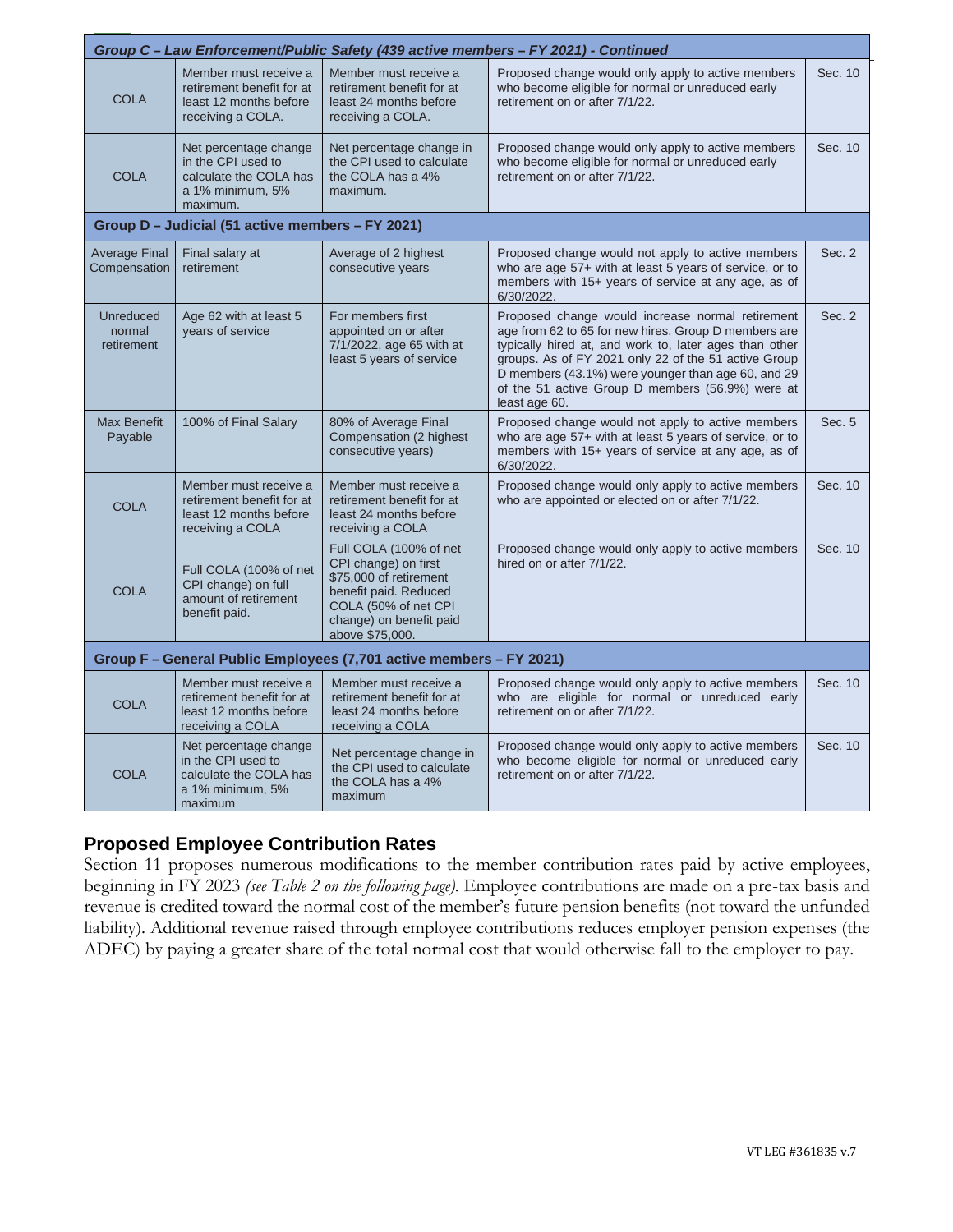| Table 2: VSERS Current and Proposed Effective Pension Employee Contribution Rates |                |                                                     |              |                 |              |              |                                                                                                                                                                                             |  |
|-----------------------------------------------------------------------------------|----------------|-----------------------------------------------------|--------------|-----------------|--------------|--------------|---------------------------------------------------------------------------------------------------------------------------------------------------------------------------------------------|--|
|                                                                                   | <b>Current</b> |                                                     |              | <b>Proposed</b> |              |              |                                                                                                                                                                                             |  |
|                                                                                   | <b>FY 22</b>   | <b>FY 23</b>                                        | <b>FY 24</b> | <b>FY 25</b>    | <b>FY 26</b> | <b>FY 27</b> | <b>Comments</b>                                                                                                                                                                             |  |
| Group C                                                                           | 8.53%          | 9.03%                                               | 9.53%        | 10.03%          | 10.03%       | 10.03%       | Beginning in FY 2023, 0.5%/year increase for<br>3 years for all active members.                                                                                                             |  |
|                                                                                   |                | $<$ 25 <sup>th</sup><br>percentile:<br>6.65%        | 6.65%        | 6.65%           | 6.65%        | 6.65%        | Beginning in FY 2023, for all active members.<br>The proposed rates mirror those proposed for<br>Group F.                                                                                   |  |
| <b>Group D</b><br>6.65%                                                           |                | 25th-50 <sup>th</sup><br>percentile:<br>7.15%       | 7.65%        | 8.15%           | 8.15%        | 8.15%        | 5-year phase-in of 0.5%/year contribution<br>increases, by salary quartile. A member's<br>effective contribution rate would be based on<br>the quartile their base hourly rate of pay falls |  |
|                                                                                   |                | $50^{th}$ -75 <sup>th</sup><br>percentile:<br>7.15% | 7.65%        | 8.15%           | 8.65%        | 8.65%        | within, with the rate charged to every dollar<br>earned by the member each fiscal year.<br>Quartiles calculated annually from Group D<br>active membership.                                 |  |
|                                                                                   |                | $75^{th}+$<br>percentile:<br>7.15%                  | 7.65%        | 8.15%           | 8.65%        | 9.15%        |                                                                                                                                                                                             |  |
|                                                                                   |                | $<$ 25 <sup>th</sup><br>percentile:<br>6.65%        | 6.65%        | 6.65%           | 6.65%        | 6.65%        | Beginning in FY 2023, for all active members.<br>The proposed rates mirror those proposed for<br>Group D.                                                                                   |  |
| Group F<br>6.65%                                                                  |                | 25th-50 <sup>th</sup><br>percentile:<br>7.15%       | 7.65%        | 8.15%           | 8.15%        | 8.15%        | 5-year phase-in of 0.5%/year contribution<br>increases, by salary quartile. A member's<br>contribution rate would be based on the<br>quartile their base hourly rate of pay falls           |  |
|                                                                                   |                | $50^{th}$ -75 <sup>th</sup><br>percentile:<br>7.15% | 7.65%        | 8.15%           | 8.65%        | 8.65%        | within, with the rate charged to every dollar<br>earned by the member each fiscal year.<br>Quartiles calculated annually from the<br>combined Group F and G active membership.              |  |
|                                                                                   |                | $75^{th}+$<br>percentile:                           |              |                 |              |              |                                                                                                                                                                                             |  |
|                                                                                   |                | 7.15%                                               | 7.65%        | 8.15%           | 8.65%        | 9.15%        |                                                                                                                                                                                             |  |

*Note: Table 2 reflects the total effective contribution rates to be paid by members, including the 0.1% contribution authorized by 3 V.S.A. § 473(f). The contribution rates reflected in the text of Section 11 of S.286, as passed by the House, omit the additional 0.1% contribution authorized by 3 V.S.A. § 473(f).*

Preliminary actuarial analysis commissioned for the Pension Task Force expects these proposed changes will generate approximately \$2.8 million of revenue in FY 2023, growing to approximately \$14 million by FY 2027 when the proposed rates are fully phased in across all groups *(see Table 3)*. Actual amounts may fluctuate from estimates, however, due to timing factors and fluctuations in the census and payroll characteristics of the active workforce.

After full phase-in of the proposed rate structure (expected to occur in FY 2025 for Group C, and FY 2027 for Groups D and F), overall payroll growth is expected to increase at a long-term annual growth rate of 3.5%. Revenue from employee contributions, in turn, would expect to increase at a similar pace with the size of the overall payroll when all else is equal.

| Table 3: Estimated Additional Revenue from<br><b>Proposed VSERS Employee Contributions</b><br>(\$ millions) |     |      |  |  |  |
|-------------------------------------------------------------------------------------------------------------|-----|------|--|--|--|
| <b>Fiscal Year</b><br><b>Group C</b><br><b>Group F</b>                                                      |     |      |  |  |  |
| FY 2023                                                                                                     | 0.2 | 2.5  |  |  |  |
| FY 2024                                                                                                     | 0.4 | 5.3  |  |  |  |
| FY 2025                                                                                                     | 0.6 | 8.4  |  |  |  |
| FY 2026                                                                                                     | 0.6 | 11.1 |  |  |  |
| FY 2027                                                                                                     | 0.6 | 13.3 |  |  |  |

*Note: Group D is not reflected in these estimates but due to the small size of the group the additional expected revenue will likely be within a rounding error of \$0.1 million annually.*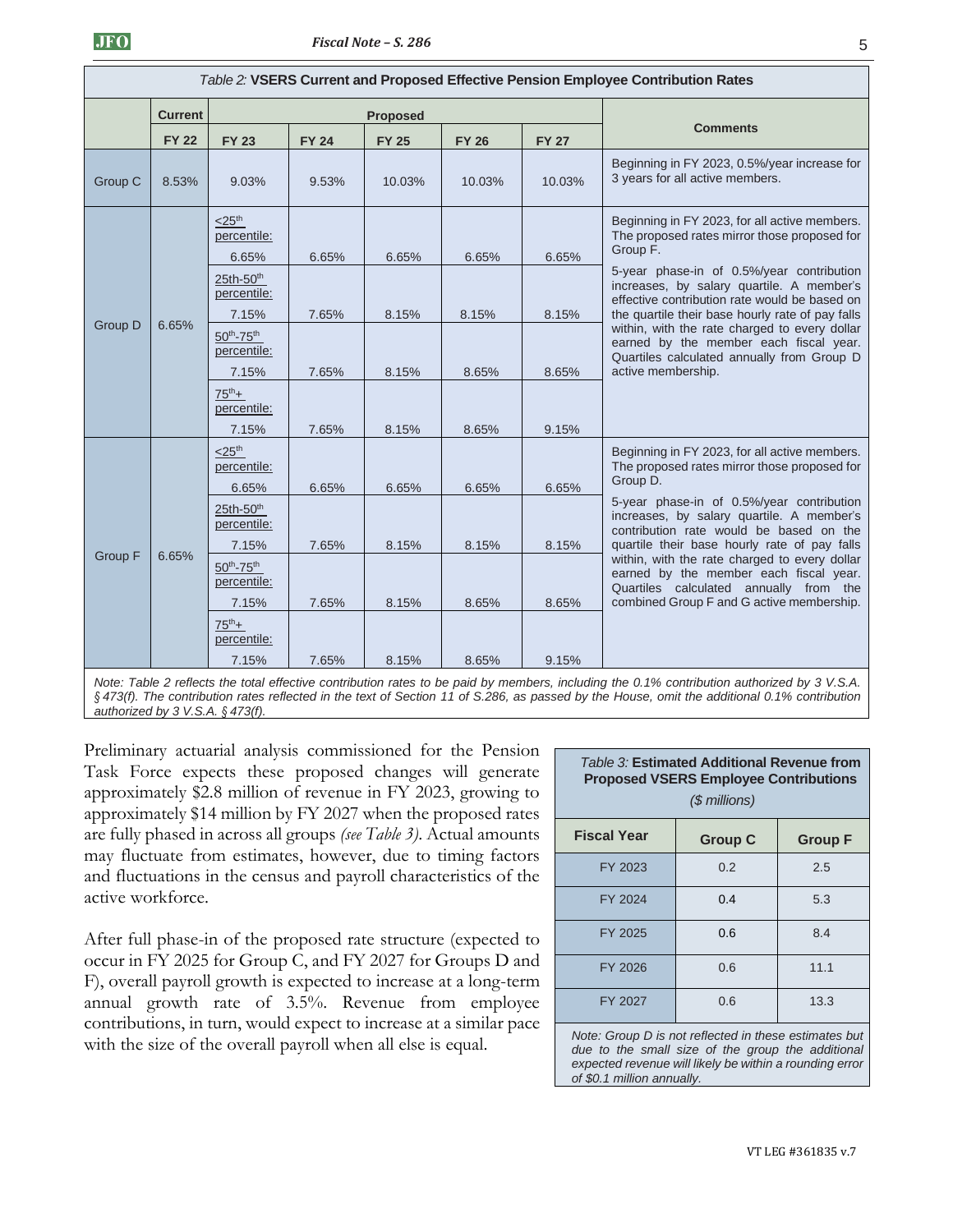# **Group G**

The amendment proposed by the House contains language to create a new VSERS pension benefit (Group G) for certain employees of the Department of Corrections and other state entitles (primarily within the Agency of Human Services) that provide direct supervision or treatment services. The Task Force recommended further study of the creation of a new pension benefit for this cohort of employees to allow for unreduced retirement at age 55 with at least 20 years of service with a higher benefit multiplier than Group F presently provides. The FY 2022 Budget Adjustment Act (Section 47 of [Act 83 \(2022\)\)](https://legislature.vermont.gov/Documents/2022/Docs/ACTS/ACT083/ACT083%20As%20Enacted.pdf) subsequently directed the State Treasurer and VSERS Board of Trustees to make recommendations to the Legislature by April 15, 2022 on the creation of a new pension benefit group for Department of Corrections employees that is actuarially neutral to the pension system and results in no additional employer pension costs. The language contained in the proposed amendment would enact the benefit recommended to the Legislature pursuant to this provision.

**Under current law**  $(3 \text{ V.S.A. } \{459(d)(2)(\text{A})),$  Group F members may retire early with an unreduced benefit at age 55 with at least 20 years of service if they performed that service *"as facility employees of the Department of Corrections, as Department of Corrections employees who provide direct security and treatment services to offenders under supervision in the community, or as Woodside facility employees, or as Vermont State Hospital employees, or as employees of its successor in interest, who provide direct patient care…"* This universe consisted of 796 employees as of October 2021, with 674 employed by the Department of Corrections and 122 employed by other agencies. Under Group F's benefit multiplier of 1.67 percent, a member covered by this provision would receive a benefit of approximately 33.33 percent of their average final compensation after 20 years of service.

**Under the proposed Group G**, a similar universe of members who are covered by the existing Group F statutory provision allowing for unreduced early retirement at age 55 with at least 20 years of service would be entitled to a benefit calculated with a higher multiplier of 2.5 percent. Under this formula, a member with 20 years of service would receive a normal retirement benefit of approximately 50 percent of their average final compensation – which would be the maximum benefit payable for new hires (*see Table 4*). This benefit accrual formula is similar to the one currently in place for the smaller VSERS Group C (law enforcement and public safety).

For new hires, normal retirement under Group G is proposed to be age 55 with 20 years of service, and members would be eligible for an early retirement benefit at age 55 with at least 5 years of service with an actuarially equivalent reduction.

Most other proposed Group G benefit provisions are substantially similar to those currently in place or proposed for Group F.

Members hired into positions within this universe on or after

July 1, 2023 would be enrolled in Group G, rather than the existing Group F. Existing Group F members in this universe, and members hired on or before March 31, 2023, would have a one-time option to transition to the new Group G by June 1, 2023. Members hired on or after April 1, 2023 would have 60 days from the date of hire to elect to join Group G. Members who transition from Group F to Group G would retain other terms of their current Group F benefit structure without modification, but future service credit earned after

| Table 4: VSERS Group G Comparison                  |                                                                                                                             |                                                                      |  |  |  |
|----------------------------------------------------|-----------------------------------------------------------------------------------------------------------------------------|----------------------------------------------------------------------|--|--|--|
|                                                    | <b>Group F</b><br>(Current)                                                                                                 | <b>Group G</b><br>(Proposed)                                         |  |  |  |
| <b>Benefit</b><br><b>Multiplier</b>                | 1.67% per year of<br>credited service<br>after 1/1/91                                                                       | 2.5% per year of<br>credited service<br>in Group G.                  |  |  |  |
| Maximum                                            | 50% of Average<br><b>Final Compensation</b><br>if hired prior to<br>7/1/08                                                  | 50% of Average<br>Final<br>Compensation<br>(new hires)               |  |  |  |
| <b>Benefit Payable</b>                             | 60% of Average<br><b>Final Compensation</b><br>if hired on or after<br>7/1/08                                               | <b>Existing Group F</b><br>provisions for<br>transferring<br>members |  |  |  |
| Approximate<br>Benefit with 20<br>vears of service | 33.33% of Average<br><b>Final Compensation</b>                                                                              | 50% of Average<br>Final<br>Compensation                              |  |  |  |
| Normal<br>Retirement<br>Eligibility                | Age 62 or with 30<br>years of service if<br>hired before 7/1/08.<br>Age 65 or Rule of 87<br>if hired on or after<br>7/1/08. | Age 55 with 20<br>years of service                                   |  |  |  |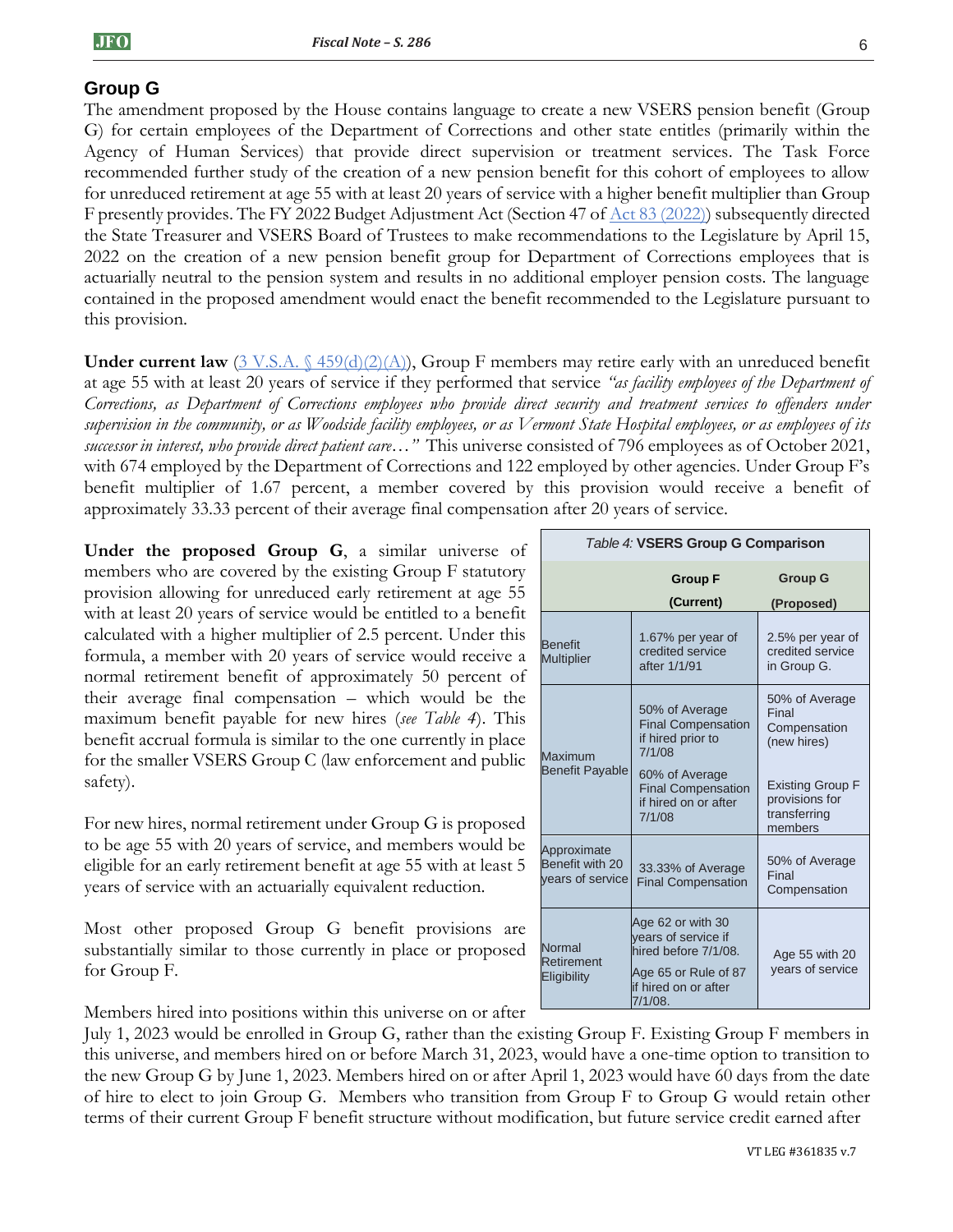enrolling in Group G would accrue under the higher 2.5 percent benefit multiplier. The higher multiplier would not apply retroactively to service performed prior to enrolling in Group G.

As members accrue service under the higher benefit multiplier of Group G, the accrued liabilities of the VSERS pension system will increase above status quo expectations. **Actuarial analysis performed at the direction of the State Treasurer estimates that the present value of benefits owed by the VSERS pension system will increase by approximately \$41.4 million, which will require an additional contribution rate of 4.68 percent of Group G member salaries to fund.** For members, rather than the State, to fund this benefit without decreasing the broader actuarial benefits to the VSERS system from other elements of the legislation, Section 11 of the amendment establishes Group G contribution rates at levels 4.68 percent higher than the levels proposed for Group F members for the applicable fiscal years (*as outlined previously in Table 2*). Aside from the 4.68 percent surcharge, Group G member contributions would otherwise be calculated under the proposed framework for Group F, based on salary quartiles calculated from the distribution of the hourly pay of the combined Group F and G active employees *(see Table 5)*. The estimated cost of the Group G benefit, and the required member contribution necessary to fund it, are based on underlying actuarial assumptions about employee retirement and net turnover behavior, payroll growth, membership characteristics, demographic projections, and economic trends.

| Table 5: VSERS Proposed Group G Effective Employee Contribution Rates                                                                                                                                                                                                                                                              |                                                                                                                                                         |         |         |         |                                                                                                                                                                    |  |  |  |
|------------------------------------------------------------------------------------------------------------------------------------------------------------------------------------------------------------------------------------------------------------------------------------------------------------------------------------|---------------------------------------------------------------------------------------------------------------------------------------------------------|---------|---------|---------|--------------------------------------------------------------------------------------------------------------------------------------------------------------------|--|--|--|
|                                                                                                                                                                                                                                                                                                                                    | <b>FY 2024</b>                                                                                                                                          | FY 2025 | FY 2026 | FY 2027 | <b>Comments</b>                                                                                                                                                    |  |  |  |
| $<$ 25 <sup>th</sup><br>percentile:                                                                                                                                                                                                                                                                                                | 11.33%                                                                                                                                                  | 11.33%  | 11.33%  | 11.33%  | Beginning in FY 2024, for all active<br>members. The proposed rates mirror<br>those proposed for Group F, plus an                                                  |  |  |  |
| $25th-50th$<br>percentile:                                                                                                                                                                                                                                                                                                         | 12.33%                                                                                                                                                  | 12.83%  | 12.83%  | 12.83%  | additional 4.68% to fund the present<br>value of the increased benefit.<br>4-year phase-in of<br>contribution<br>increases, by salary<br>quartile. A               |  |  |  |
| $50^{th}$ -75 <sup>th</sup><br>percentile:                                                                                                                                                                                                                                                                                         | 12.33%                                                                                                                                                  | 12.83%  | 13.33%  | 13.33%  | member's contribution rate would be<br>based on the quartile their base hourly<br>rate of pay falls within, with the rate<br>charged to every dollar earned by the |  |  |  |
| $75^{th}+$<br>percentile:                                                                                                                                                                                                                                                                                                          | member each fiscal year. Quartiles<br>calculated annually from the combined<br>Group F and G active membership.<br>13.83%<br>12.33%<br>13.33%<br>12.83% |         |         |         |                                                                                                                                                                    |  |  |  |
| Note: Table 5 reflects the total effective contribution rates to be paid by members, including the 0.1% contribution<br>authorized by 3 V.S.A. § 473(f). The contribution rates reflected in the text of Section 11 of S.286, as passed by the<br>House, omit the additional 0.1% contribution authorized by 3 V.S.A. $\S$ 473(f). |                                                                                                                                                         |         |         |         |                                                                                                                                                                    |  |  |  |

As with any actuarial estimate, these expected and actual costs may change in the future based on plan experience factors and potential future changes to assumptions. Future actuarial gains or losses may, in combination with other factors, impact the unfunded liability and amount of required employee contribution to maintain cost neutrality to the employer over time.

It is not presently known exactly what long-term impact Group G may have on the State's OPEB obligations. As it is more expensive to insure a retired member who is not yet eligible for Medicare, it is possible that OPEB liabilities could increase in the future if the benefit structure of Group G encourages substantially more members to retire at earlier ages than they otherwise would under Group F. However, preliminary review by the State Treasurer based on the current membership characteristics of the VSERS membership does not expect that Group G will have a substantial impact on the State's net OPEB liability in the near term.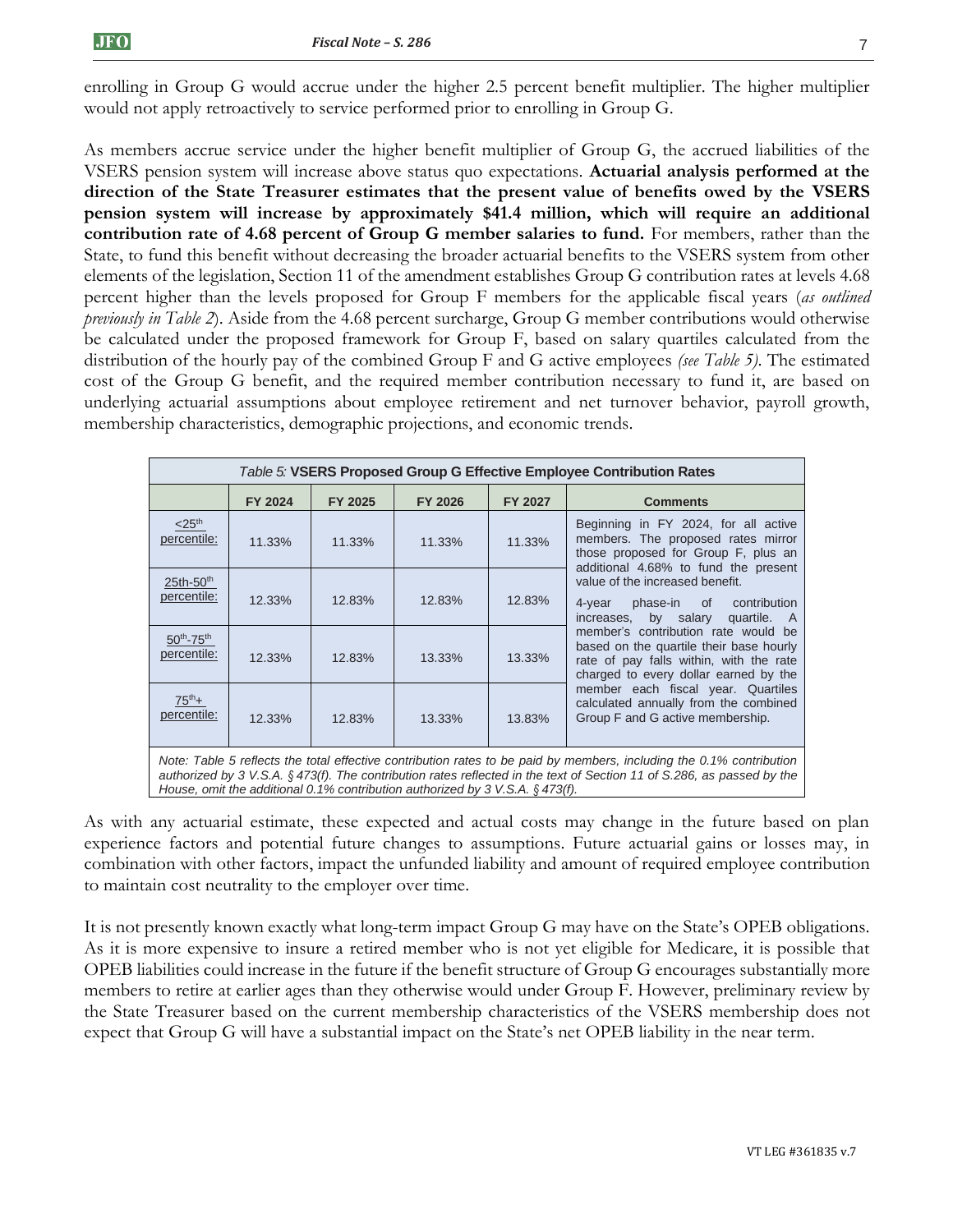#### Modifications to the State Teachers' Retirement System (VSTRS) **Proposed Pension Benefit Changes**

Section 23 proposes several modifications to the pension benefit structure for VSTRS active members *(see Table 6).* Similar to the recommendations made for VSERS, no proposed changes would impact current retirees, beneficiaries, or terminated vested members. The proposed changes to the COLA would not apply to active members who are eligible for normal or unreduced retirement as of June 30, 2022.

Preliminary actuarial analysis commissioned for the Pension Task Force expects these proposed changes will reduce the State's actuarially determined employer contribution (ADEC) by approximately \$4.8 million and the VSTRS unfunded liability by approximately \$34.9 million. These impacts come from the proposed changes to the COLA benefit, which are expected to lead to a change in the long-term actuarial assumptions used to calculate the normal cost and accrued liabilities. Reductions in the VSTRS ADEC accrue primarily to two funds of State government – savings from reducing the normal cost (approximately \$1.6 million) primarily accrue to the Education Fund, and savings from reducing the unfunded liabilities (approximately \$3.2 million) primarily accrue to the General Fund. A small portion of savings will also accrue to Local Education Agencies that make contributions to both the normal cost and unfunded liability on their federally funded staff.

| Table 6: VSTRS Current and Proposed Pension Provisions                                   |                                                                                                   |                                                                                                    |                                                                                   |                  |  |
|------------------------------------------------------------------------------------------|---------------------------------------------------------------------------------------------------|----------------------------------------------------------------------------------------------------|-----------------------------------------------------------------------------------|------------------|--|
|                                                                                          | <b>Current</b>                                                                                    | <b>Proposed</b>                                                                                    | <b>Comments</b>                                                                   | <b>Bill Sec.</b> |  |
| Group C – All Active Members Hired After 7/1/90 Plus Former Group B Members as of 7/1/90 |                                                                                                   |                                                                                                    |                                                                                   |                  |  |
| <b>COLA</b>                                                                              | Member must receive a<br>retirement benefit for at<br>least 12 months before<br>receiving a COLA  | Member must receive a<br>retirement benefit for at<br>least 24 months before<br>receiving a COLA   | Proposed change would only apply to members<br>who are active on or after 7/1/22. | Sec. 23          |  |
| <b>COLA</b>                                                                              | Net percentage change in<br>the CPI used to calculate<br>the COLA has a 1%<br>minimum, 5% maximum | Net percentage change in<br>the CPI used to calculate<br>the COLA has a 0%<br>minimum, 4% maximum. | Proposed change would only apply to members<br>who are active on or after 7/1/22. | Sec. 23          |  |

Additionally, Sections 21 and 22 include language reflecting the General Assembly's intent to consider future legislation that would create a path for the COLA benefit formula (or other terms of the benefit structure) to be increased in the future when the VSTRS pension system is at least 80 percent funded for members who leave active service on or after June 30, 2023. Currently, VSTRS Group C members receive a COLA in retirement that is calculated at 50 percent of the net percentage change in the CPI. The legislative intent, per the Task Force recommendations, is to eventually increase the COLA formula for members who paid approximately one year of the increased employee contributions (see below) once the system reaches 80 percent funded, provided that doing so would not result in the fund falling below 80 percent funded. As of the FY 2021 actuarial valuation, which does not reflect any of the proposed changes in this bill, the VSTRS system is expected to reach 80 percent funded in approximately FY 2033.

Preliminary actuarial estimates reported to the Joint Fiscal Office by the Office of the State Treasurer indicate that if the necessary statutory changes to implement this recommendation were enacted now, they would increase the unfunded liability by approximately \$105 million and the ADEC by approximately \$16 million. Rather than enshrining this future benefit change into statute now, which would immediately increase the unfunded liability and ADEC, Section 21 proposes to create a dedicated account that would receive the VSTRS portion of future General Fund surpluses, invest those funds, and use those assets to fund future increases to the benefit when the system is at least 80 percent funded, or in conjunction with other proposed changes to the amortization schedule. Section 22 establishes a process for evaluating the fiscal impacts of future benefit changes and making recommendations for legislative action to modify benefits in the future, provided that enough assets are in the newly created account to pay for the present value of those future benefit modifications and the Legislature enacts those benefit modifications into statute.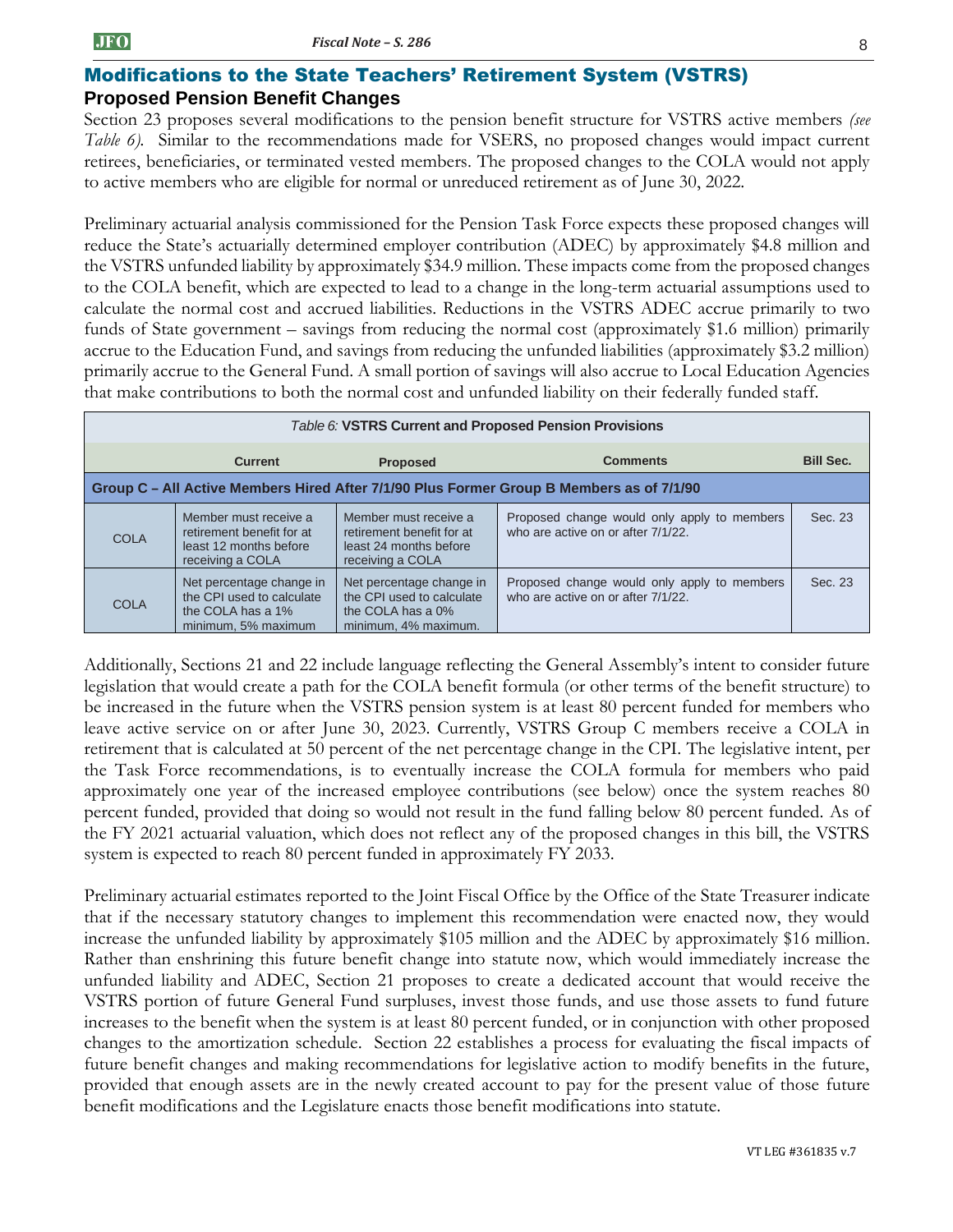#### **Proposed Employee Contribution Rates**

Section 19 proposes modifications to the member contribution rates paid by active VSTRS employees, beginning on July 1, 2022. Employee contributions are made on a pre-tax basis and revenue is credited toward the normal cost of the member's future pension benefits, not toward the unfunded liability. Additional revenue raised through employee contributions reduces employer pension expenses (the ADEC) by paying a greater share of the total normal cost that would otherwise fall to the employer to pay. Most of the savings from higher employee contributions would accrue to the Education Fund.

The Pension Task Force recommended moving to a progressive contribution structure for VSTRS members, beginning in FY 2023 *(see Table 7).* As originally recommended, a marginal rate structure with five fixed income brackets would be phased in over a three-year period. The member's effective contribution rate would be determined annually by the bracket that their base annual contract salary falls within, with that effective rate charged on every dollar earned by the member over the course of the year. For example, a member with a \$45,000 base salary would pay an effective rate of approximately 6.06% on every dollar earned that year. The effective rate would be derived from calculating 6.00% on their first \$40,000 of base salary plus 6.50% on their next \$5,000 of base salary. Preliminary estimates by JFO based on active payroll data suggest that approximately \$10.3 million of additional revenue could be generated by full phase-in of the rate structure in FY 2025, which will reduce the Education Fund's contribution. Overall payroll growth is expected to increase at a longterm annual growth rate of 3.0%. Revenue from employee contributions, in turn, would expect to increase at a similar pace when all else is equal. However, actual revenues may fluctuate from estimates due to fluctuations in timing and the census and payroll characteristics of the active workforce.

Subsequent to the introduction of S.286,

| <b>Table 7: VSTRS Proposed Marginal Employee Pension</b><br><b>Contribution Rates - As Originally Recommended</b> |  |                                           |             |             |                   |  |  |
|-------------------------------------------------------------------------------------------------------------------|--|-------------------------------------------|-------------|-------------|-------------------|--|--|
| <b>Current</b>                                                                                                    |  | <b>Originally Proposed Marginal Rates</b> |             |             |                   |  |  |
|                                                                                                                   |  | <b>Income Bracket</b>                     | FY.<br>2023 | FY.<br>2024 | <b>FY</b><br>2025 |  |  |
| <b>Members At Least</b><br>Age 57 or With At                                                                      |  | $<$ \$40,000                              | 6.00%       | 6.25%       | 6.25%             |  |  |
| Least 25 Years of<br>Service On<br>6/30/2010 pay 5.0%                                                             |  | \$40,000.01-\$60,000                      | 6.50%       | 6.75%       | 6.75%             |  |  |
| <b>Members Less Than</b><br>Age 57 or With Less                                                                   |  | $$60,000.01 - $80,000$                    | 6.75%       | 7.00%       | 7.50%             |  |  |
| Than 25 Years of<br>Service on 6/30/2010<br>pay 6.0%.                                                             |  | \$80,000.01-\$100,000                     | 7.00%       | 7.50%       | 8.25%             |  |  |
|                                                                                                                   |  | $$100,000.01+$                            | 7.25%       | 8.00%       | 9.00%             |  |  |
| Add'l Est. Revenue (\$ million)                                                                                   |  |                                           | 6.2         | 8.7         | 10.3              |  |  |

#### *Table 8***: VSTRS Proposed Flat Employee Pension Contribution Rates for FY 2023-2024 – As Recommended in Amendment**

| <b>Current</b>                                                                                                                                                                                   | <b>Proposed Flat Rates</b>                                                                                                                                                              |                                                                         |                                                                         |  |  |
|--------------------------------------------------------------------------------------------------------------------------------------------------------------------------------------------------|-----------------------------------------------------------------------------------------------------------------------------------------------------------------------------------------|-------------------------------------------------------------------------|-------------------------------------------------------------------------|--|--|
|                                                                                                                                                                                                  | <b>Base Salary Level</b>                                                                                                                                                                | FY 2023                                                                 | <b>FY 2024</b>                                                          |  |  |
| Members At Least Age<br>57 or With At Least 25<br>Years of Service On<br>6/30/2010 pay 5.0%<br>Members Less Than<br>Age 57 or With Less<br>Than 25 Years of<br>Service on 6/30/2010<br>pay 6.0%. | $<$ \$40,000<br>\$40,000.01-\$50,000<br>$$50,000.01 - $60,000$<br>\$60,000.01-\$70,000<br>\$70,000.01 -- \$80,000<br>\$80,000.01-\$90,000<br>\$90,000.01 - \$100,000<br>$$100,000.01 +$ | $6.00\%$<br>6.05%<br>6.10%<br>6,20%<br>6.25%<br>6.35%<br>6.50%<br>6.65% | 6.10%<br>6.15%<br>6.25%<br>6.35%<br>6.50%<br>6.75%<br>$7.00\%$<br>7.25% |  |  |
| Add'l Est. Revenue (\$ million)                                                                                                                                                                  | 6.2                                                                                                                                                                                     | 9.1                                                                     |                                                                         |  |  |

concerns were raised over the ability of employers to implement the originally recommended marginal withholding structure by the beginning of FY 2023 within the constraints of existing payroll systems. As an interim measure, the amendment proposed by the House includes an alternative contribution rate structure for FY 2023 and FY 2024. Similar to the VSERS proposal, this alternative structure proposes to charge flat rates (not marginal rates) on every dollar earned by an active member based on which of eight brackets their contract salary falls within *(see Table 8).* For example, a member with a base salary above \$40,000 and up to \$50,000 would pay 6.05% on every dollar earned in FY 2023. Estimates by JFO based on active payroll data suggest that this alternative rate structure will yield virtually the same amount of revenue in FY 2023 as the originally recommended marginal structure in *Table 7.* Section 20 of the amendment directs the Agency of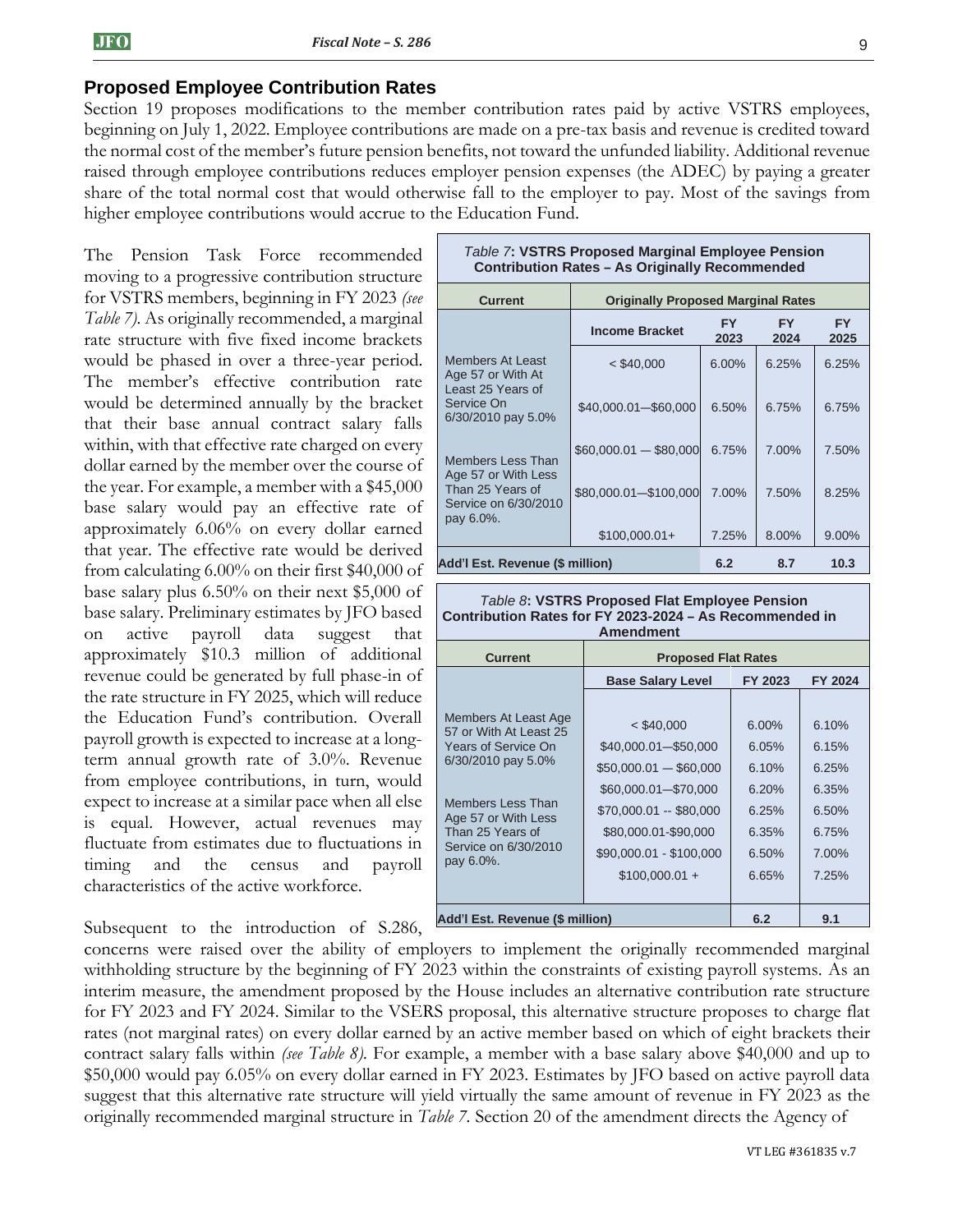Digital Services and State Treasurer to consult with stakeholders to study and make recommendations to the Legislature on the implementation of the originally recommended marginal rate structure by January 15, 2023.

# Additional State Pension Contributions

# **One-Time Pension System Contributions**

Section 28 contains \$200 million of one-time General Fund contributions to the two pension systems to pay down the respective unfunded liabilities — \$75 million to VSERS and \$125 million to VSTRS — in recognition of the fact that the VSTRS system has a significantly larger unfunded liability. Act 74 (2021) reserved \$150 million of FY 2021 general funds for pension funding initiatives, which Section 28 unreserves and appropriates equally to both systems. Section 28 also appropriates an additional \$50 million from FY 2022 general funds to the VSTRS system.

These one-time pension contributions would be made in FY 2022 and result in future recurring employer ADEC savings beginning two years in the future (FY 2024). Although the actual fiscal impact of these contributions will be determined by future actuarial valuations in conjunction with other experience factors, preliminary analysis commissioned by the Task Force estimates a Year 1 (FY 2024) impact of approximately \$7.3 million (VSERS) and \$12.2 million (VSTRS) of relative ADEC savings from one-time contributions of similar magnitudes. For VSERS, these savings would accrue to the funds of State government in proportion to their shares of the active payroll. For VSTRS, these savings would primarily accrue to the General Fund with a small portion accruing to Local Education Agencies on their federally funded staff.

# **Recurring Additional State Contributions to the Pension Systems**

Sections 11 and 19 propose ongoing commitments of State funds to further accelerate the pay-down of the unfunded pension liabilities. Beginning in FY 2024, the first year of anticipated ADEC savings from the impact of the one-time contributions, the State would make supplemental contributions above the actuarially recommended amount and effectively redirect the savings into further paying down the unfunded liabilities. These sections propose additional amounts to each system of \$9 million in FY 2024, \$12 million in FY 2025, and \$15 million in FY 2026. The amounts would then remain at \$15 million until the respective pension system reaches 90 percent funded. According to the FY 2021 actuarial valuations, which do not reflect any of the impacts of the proposed changes contained in this bill, the systems are expected to reach 90 percent funded in a status quo situation in FY 2034 (VSERS) and FY 2036 (VSTRS), respectively.

Section 11 proposes that the annual VSERS funding recommendation made by the Retirement Board shall reflect the actuarially determined employer contribution plus these additional payments toward the unfunded liability, with the total cost reflected in the annual percentage assessed to payroll across all the various employing agencies/departments and funds of state government. Section 19 proposes a similar requirement of the VSTRS Retirement Board to reflect the additional payment in its annual funding request; however, VSTRS employer pension costs are paid through a direct appropriation in the annual appropriations bill. These commitments would be subject to appropriations by future legislatures.

Like one-time contributions, recurring contributions in excess of the actuarially recommended amount are expected to have positive impacts; improving the systems' funded ratios, accelerating the pay down of the unfunded liability, and resulting in future ADEC savings. While the Pension Task Force commissioned actuarial analysis on similar recurring revenue scenarios, the impacts of this specific proposal have not been costed out by the actuaries to date.

# Prefunding Other Post-Employment Benefits (OPEB)

Prefunding retirement benefits like pensions and OPEB involves setting aside funds over the course of an active member's career, investing those assets, and using the compound investment gains to partially fund the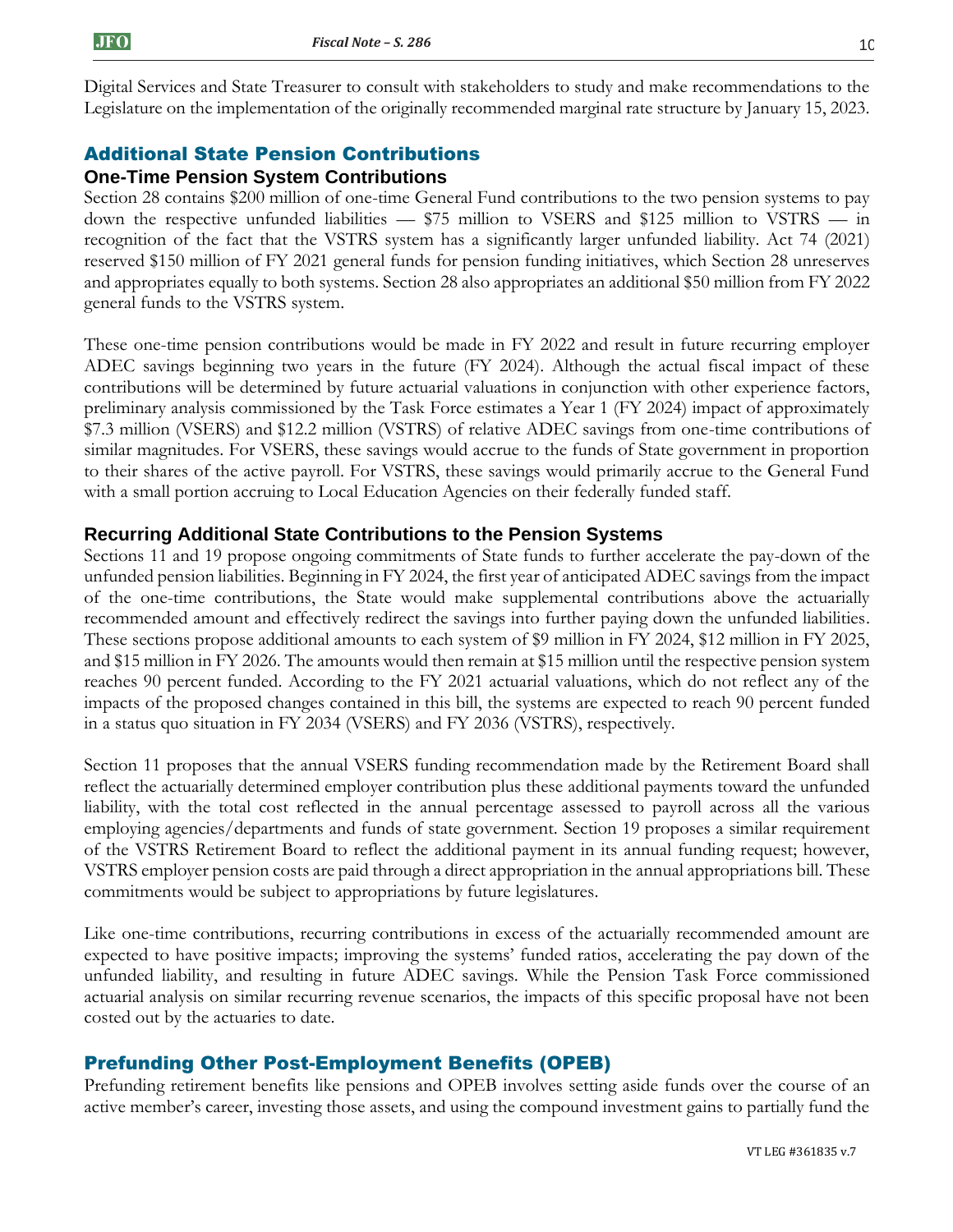cost of future benefits. The initial costs of moving to prefunding are higher than the current "paygo" system of paying the benefits for current retirees as they become due. However, prefunding itself substantially lowers the State's unfunded retirement liabilities and is more cost efficient over time since investment gains offset expenses to taxpayers in the future.

Prefunding requires the State to enact a statutory funding policy that meets actuarial review, then commit to future contributions above the "paygo" amount to build up a pool of surplus assets to be invested over time. At the end of the amortization period, the systems would be projected to have enough assets to fund the cost of benefits to future retirees, provided that the normal cost continues to be fully funded and all actuarial assumptions are met. With a statutory prefunding policy enacted, the assets of the two OPEB systems can be invested with VPIC with an assumed long-term rate of return that is currently 7.0 percent. By using a 7.0 percent rate of return to discount liabilities, rather than the 2.20 — 2.41 percent rates tied to the 20-year AA municipal bond rate that accounting rules require "paygo" systems to use, the unfunded OPEB liabilities would be reduced by approximately \$1.728 billion by the end of FY 2023 *(see Table 9).*

| Table 9: Estimated Impact of Prefunding OPEB |                                         |                                |                   |                                                                                                                                                         |                                |                 |  |
|----------------------------------------------|-----------------------------------------|--------------------------------|-------------------|---------------------------------------------------------------------------------------------------------------------------------------------------------|--------------------------------|-----------------|--|
|                                              |                                         | <b>State Employee OPEB</b>     |                   |                                                                                                                                                         | <b>Teacher OPEB</b>            |                 |  |
|                                              | FY 2023 -<br><b>Status Quo</b><br>Paygo | FY 2023 -<br><b>Prefunding</b> | Change            | FY 2023 -<br><b>Status Quo</b><br>Paygo                                                                                                                 | FY 2023 -<br><b>Prefunding</b> | Change          |  |
| 1. Rate of Return                            | 2.41%                                   | 7.00%                          |                   | 2.20%                                                                                                                                                   | 7.00%                          |                 |  |
| 2. Actuarial<br><b>Accrued Liability</b>     | \$1,787,402,771                         | \$901,630,521                  | (\$885,772,250)   | \$1,519,502,091                                                                                                                                         | \$683,414,665                  | (\$836,087,426) |  |
| 3. Fund Assets                               | \$123,166.267                           | \$128,686,560                  | \$5,520,293       | \$14,955,429                                                                                                                                            | \$15,657,836                   | \$702,407       |  |
| 4. Unfunded<br>Liability (2-3)               | \$1,664,236,267                         | \$772,943,961                  | (\$891, 292, 306) | \$1,504,546,662                                                                                                                                         | \$667,756,829                  | (\$836,789,833) |  |
| 5. Normal Cost                               | \$66,216,417                            | \$20,897,140                   | (\$45,319,277)    | \$56,584,557                                                                                                                                            | \$15,104,597                   | (\$41,479,960)  |  |
| 6. Amortization<br>of Unfunded<br>Liability  | \$55,898,305                            | \$43,680,845                   | (\$12,217,460)    | \$52,403,565                                                                                                                                            | \$39,709,031                   | (\$12,694,534)  |  |
| 7. Total ADEC<br>$(5+6)$                     | \$122,114,722*                          | \$64,577,985                   | (\$57,536,737)    | \$108,988,122*<br>(*) Under Status Quo Pavgo the OPER ADEC is not fully funded Instead only the pavgo cost of providing benefits to current retirees is | \$54,813,628                   | (\$54,174,494)  |  |

(\*) Under Status Quo Paygo, the OPEB ADEC is not fully funded. Instead, only the paygo cost of providing benefits to current retirees is appropriated. The proposed prefunding policy will require the ADEC (both the normal cost and the unfunded liability amortization payment) to be fully funded in future years. Source: FY 2021 GASB 74 Valuations.

Sections 15 and 24 contain the statutory funding policies required to prefund the OPEB benefits and fully fund the net unfunded liabilities by FY 2048. Like pensions, the OPEB prefunding is proposed to reflect an employer normal cost contribution to fund the future benefits of today's active members, plus an amortization payment toward the unfunded liabilities already earned by the active and retired workforce. These annual payments are made into a benefits fund, which pays the cost of benefits for current retirees from the proceeds of those contributions and the compound investment gains earned on those assets over time.

VT LEG #361835 v.7 Like how pensions are funded, Section 15 proposes that the VSERS OPEB contribution amount be recommended annually by the Retirement Board and paid from an assessment charged to the funds of State government in proportion to their share of the active payroll. Typically, approximately 40 percent of these costs are paid from the General Fund, with federal and special funds paying the remainder. Likewise, Sections 24 and 25 propose to mirror the VSTRS pension funding structure by paying the OPEB normal cost from the Education Fund and the unfunded liability amortization payment (net of contributions from LEAs) from the General Fund. Furthermore, Section 28 unreserves \$14 million of FY 2021 Education Fund that were reserved in Act 74 (2021) and appropriates \$13.3 million of those funds to the Retired Teachers' Health and Medical Benefits Fund (teacher OPEB). This one-time appropriation will help seed the initial stages of prefunding these benefits while hedging against short-term volatility in investment performance, premium costs, plan experience, and other uncertainties. The VSERS OPEB fund, which received \$52.4 million from unreserved, undesignated General Fund surplus in FY 2021 per 32 V.S.A. § 308c(a)(3), has sufficient funding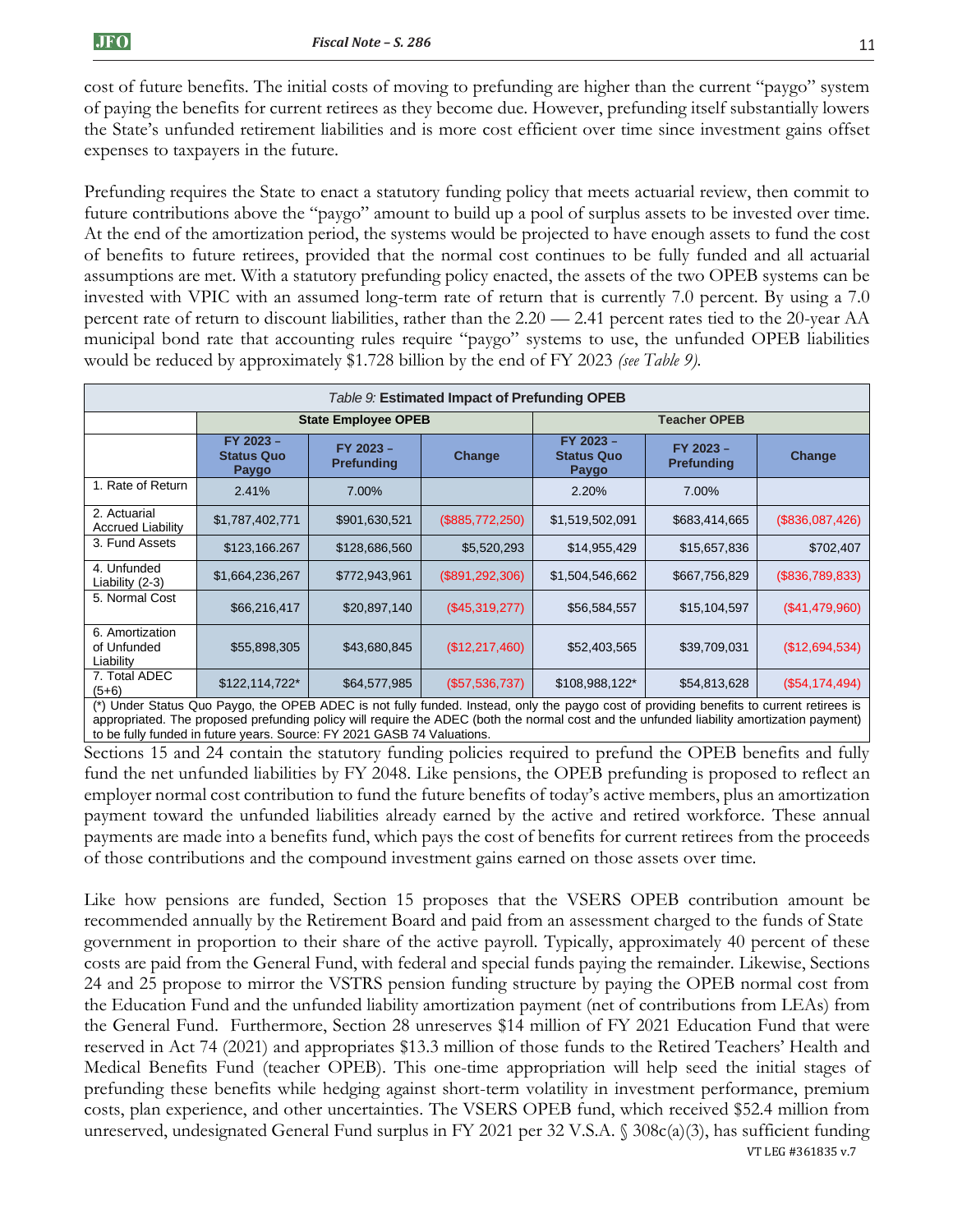to begin prefunding without the need for additional initial appropriations for this purpose. Beginning in FY 2023:

- Prefunding VSERS OPEB is expected to have an increased cost of approximately \$22.2 million to all the funds of State government in proportion to their shares of the active payroll. Moving to prefunding would reduce the VSERS OPEB unfunded liabilities by approximately \$891.3 million.
- Prefunding VSTRS OPEB is expected to have an increased cost of approximately \$15.1 million to the Education Fund and \$5.5 million to the General Fund. Moving to prefunding would reduce the VSTRS OPEB unfunded liabilities by approximately \$836.8 million.

Additionally, Section 26 proposes to repeal the July 1, 2023 sunset for the annual charge for teacher health care paid by Local Education Agencies per [16 V.S.A. §](https://legislature.vermont.gov/statutes/section/16/055/01944d) 1944d. This language would continue the practice of LEAs making annual contributions for teachers hired after July 1, 2015. In FY 2023, these charges are expected to generate approximately \$6.1 million, which offsets the cost to the State of providing OPEB benefits.

# Summary Chart – Preliminary Estimates of Fiscal Impacts by Fund

*Table 10* summarizes the preliminary expected relative fiscal impacts of the various provisions contained in S.286, and *Table 11 (on the following page)* summarizes the additional state investments and impacts to the unfunded retirement liabilities by system.

| Table 10: Preliminary Estimates of Anticipated FY23 Budget Impact of S. 286<br>(\$ millions) |                    |                                                      |                        |  |  |
|----------------------------------------------------------------------------------------------|--------------------|------------------------------------------------------|------------------------|--|--|
| <b>State Employees</b>                                                                       | <b>FY23</b>        | <b>Teachers</b>                                      | <b>FY23</b>            |  |  |
| Current FY23 Budget For Employer Contribution                                                |                    | <b>Current FY23 Budget For Employer Contribution</b> |                        |  |  |
| Pension - Normal and Unfunded Liability                                                      | 124.2 all funds    | Pension - Normal                                     | 40.7 Ed Fund           |  |  |
| OPEB/Retiree Health Care- PayGo                                                              | 43.7 all funds     | Pension - Unfunded Liability                         | 157.5 GF               |  |  |
| Total (payroll assessment funded)                                                            | 167.9 all funds    | OPEB/Retiree Health Care- PayGo                      | 29.6 GF                |  |  |
|                                                                                              |                    | Total (payroll assessment funded)                    | 227.8 all funds        |  |  |
| S.286 Estimate Budget Need                                                                   | <b>FY23</b>        | S.286 Estimate Budget Need                           | <b>FY23</b>            |  |  |
| Pension - Normal and Unfunded Liability                                                      | 112.7 all funds    | Pension - Normal                                     | 32.9 Ed Fund           |  |  |
| <b>OPEB Prefund - Normal and Unfunded Liability</b>                                          | 64.6 all funds     | Pension - Unfunded Liability                         | 154.3 GF               |  |  |
| Total (payroll assessment funded)                                                            | 177.3 all funds    | <b>OPEB Prefund - Normal</b>                         | 15.1 Ed Fund           |  |  |
|                                                                                              |                    | <b>OPEB Prefund - Unfunded Liability</b>             | 35.1 GF                |  |  |
|                                                                                              |                    | Total                                                | <b>237.4 all funds</b> |  |  |
| <b>FY23 Total Budget Impact</b>                                                              | <b>9.4 GF FY23</b> | <b>FY23 Budget Impact</b>                            |                        |  |  |
| Address with \$10 million onetime GF in FY23.                                                |                    | Education Fund - OPEB                                | 15.1                   |  |  |
| a transition year to help agencies and                                                       |                    | <b>Education Fund - Pension</b>                      | $-7.8$                 |  |  |
| departments unable to absorb the increase in<br>payroll assessment needed for FY23           |                    | General Fund - OPEB                                  | 5.5                    |  |  |
|                                                                                              |                    | General Fund - Pension                               | $-3.2$                 |  |  |
|                                                                                              |                    | Total                                                | 9.6                    |  |  |